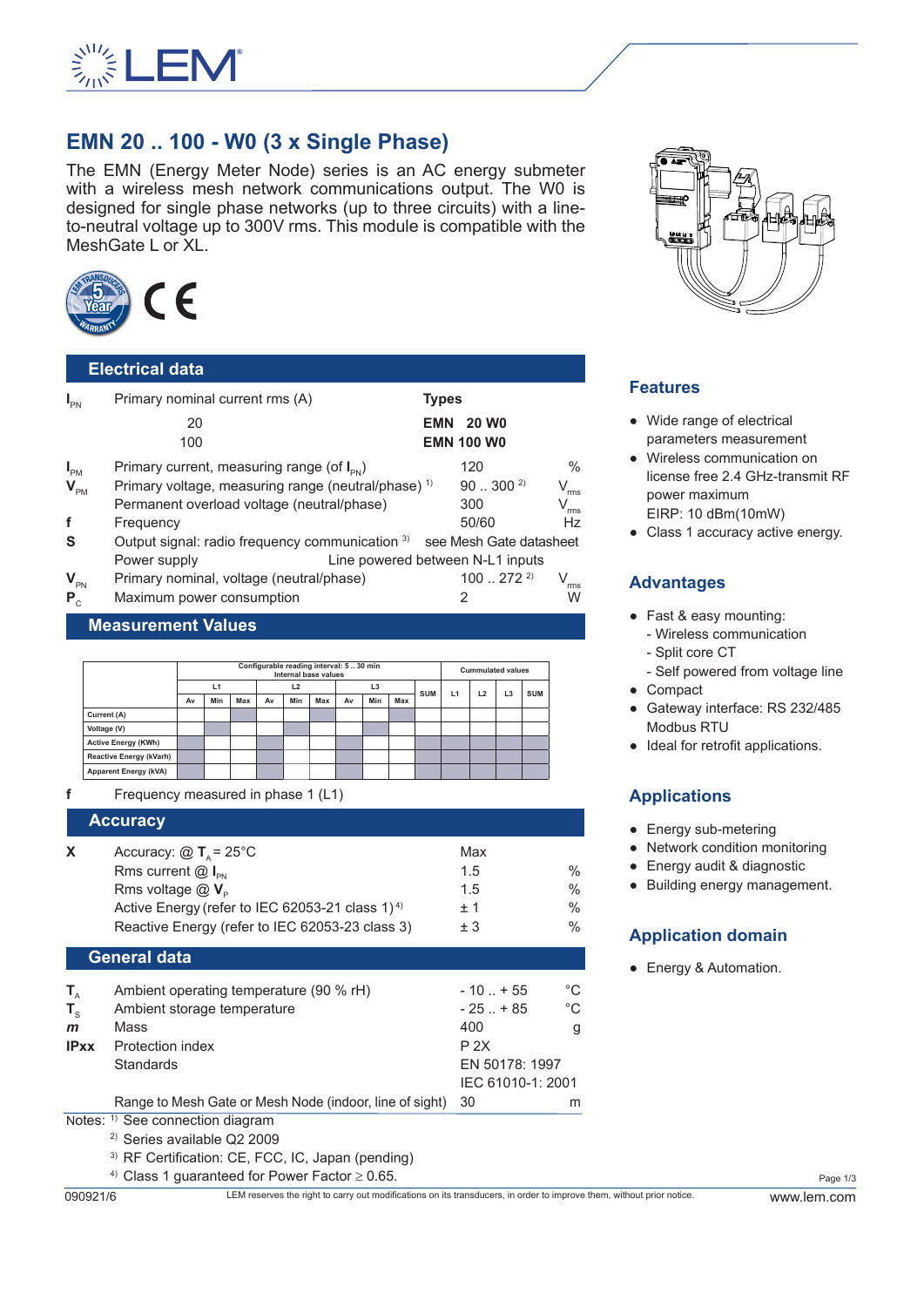

# **EMN 20 .. 100 - W0 (3 x Single Phase)**

#### **Isolation characteristics**

Isolation class II IEC 61010-1 CAT III 300 V rms Pollution degree: PD2

### **Safety**

CB test Certificate N° FR 583050 IEC System for mutual recognition of test certificates for electrical equipment (IECEE) CB Scheme.



This transducer must be used in electric/electronic equipment with respect to applicable standards and safety requirements in accordance with the manufacturer's operating instructions.



Caution, risk of electrical shock: do not remove any parts of the EMN - W0



For current transformer (CT) mounting: make sure that the power cable on which the CT will be attached is powered off.

Page 2/3